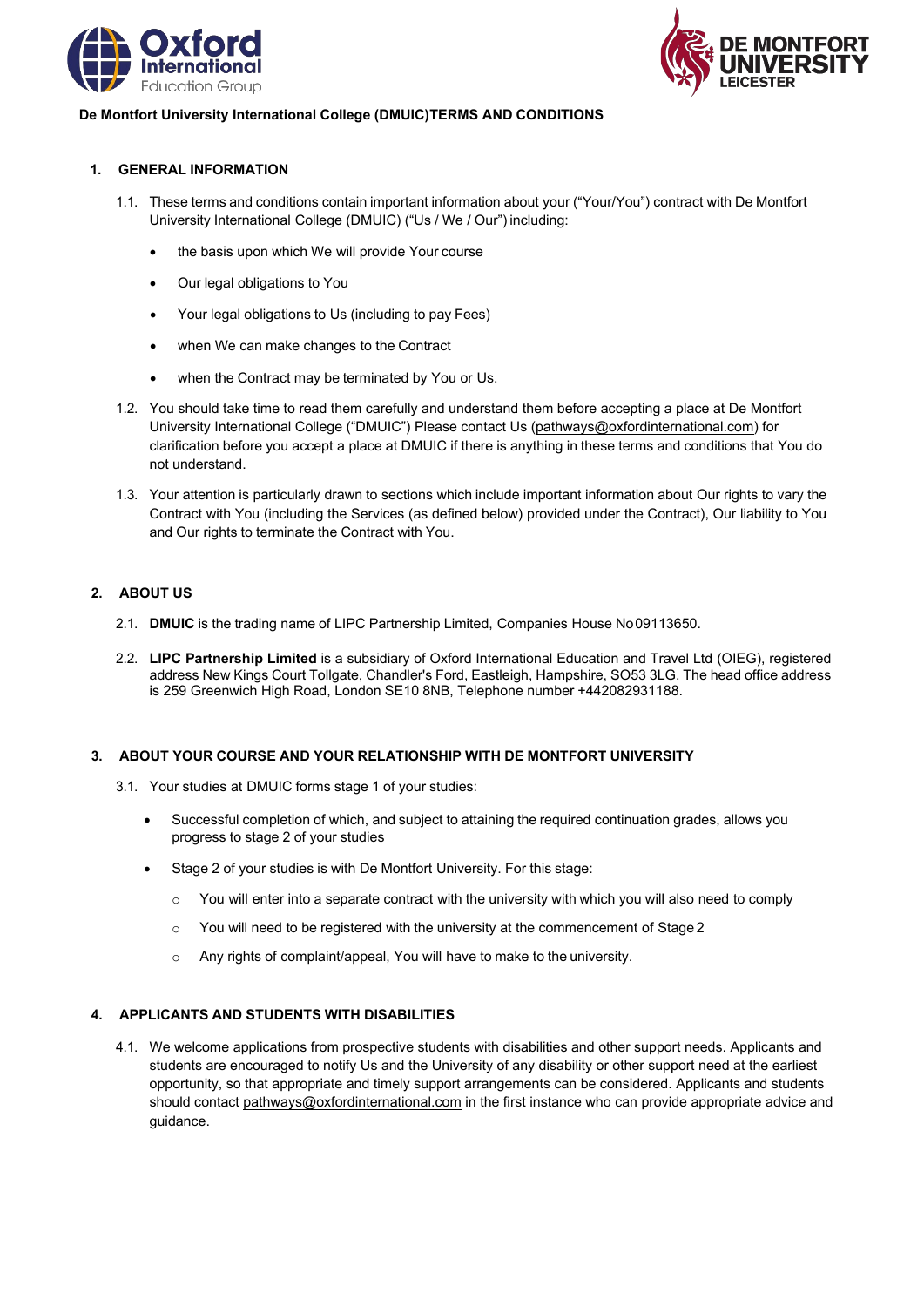



# **5. OUR CONTRACT WITH YOU**

#### *The offer letter*

- 5.1. LIPC Partnerships Limited will issue You with an offer letter which will set out details of the offer of Your place on a course of study with Us ("the Offer Letter"). The Offer Letter will contain important information about:
	- the course, tuition, and other related services with which You will be provided ("the Services")
	- details about the fees payable by You for the duration of the course ("the Fees")
	- the duration of the Contract; and
	- details of any conditions that will apply to Your Contract.

### *Conditions with which You will need to comply*

5.2. The Offer Letter and these Terms and Conditions will set out any specific requirements with which You will need to comply as a condition of admission and/or registration on the course, in respect of Your continued registration and/or otherwise. If You fail to comply with any of these requirements We may terminate the Contract as set out in section 13. By way of example only, conditions may include compliance with requirements in connection with English language proficiency, immigration status, or attendance.

### *Provision of information by You*

- 5.3. It is Your responsibility to ensure that all information with which You provide Us and/or which is provided on your behalf at any time (including as part of the application and/or admission process) is and remains true, accurate, complete and not misleading. Failure to comply with this requirement may result in Us withdrawing Your offer of a place on a course or terminating the Contract with You in accordance with section13.
- 5.4. Failure to comply with this requirement may also result in the University, at Stage 2, withdrawing its offer of a place or terminating its contract with You.
- 5.5. You have the right to request Us to review any decision We make to withdraw an offer or to terminate the Contract within 14 days of the date of the decision as set out in **OIEG Refund Policy (see Appendix2)**.

#### *How to accept Your offer and when the Contract becomes legally binding*

- 5.6. To accept the Offer, You must complete and sign the Acceptance Form and either pay the Tuition Fee Deposit, together with an Administration Fee if specified in the Offer Letter, or submit a Financial Guarantee which relates to Tuition Fees and in value, exceeds the amount of Tuition Fee deposit included in the Offer Letter.
- 5.7. On Our receipt of the completed and signed Acceptance Form and Tuition Fee Deposit (together with any applicable Administration Fee) or sufficient Financial Guarantee, a legally binding contract incorporating these terms and conditions will come into existence between You and Us, which remains conditional on You meeting all conditions in the Offer Letter and meeting all immigration requirements.
- 5.8. If You do not accept the offer within the specified time period, We may withdraw the offer.

#### *What the Contract includes*

- 5.9. The Contract between You and Us includes the following:
	- these Terms and Conditions
	- the Offer Letter
	- the Refund Policy; and
	- the regulations, policies and procedures listed [at Appendix 2 to this Contract]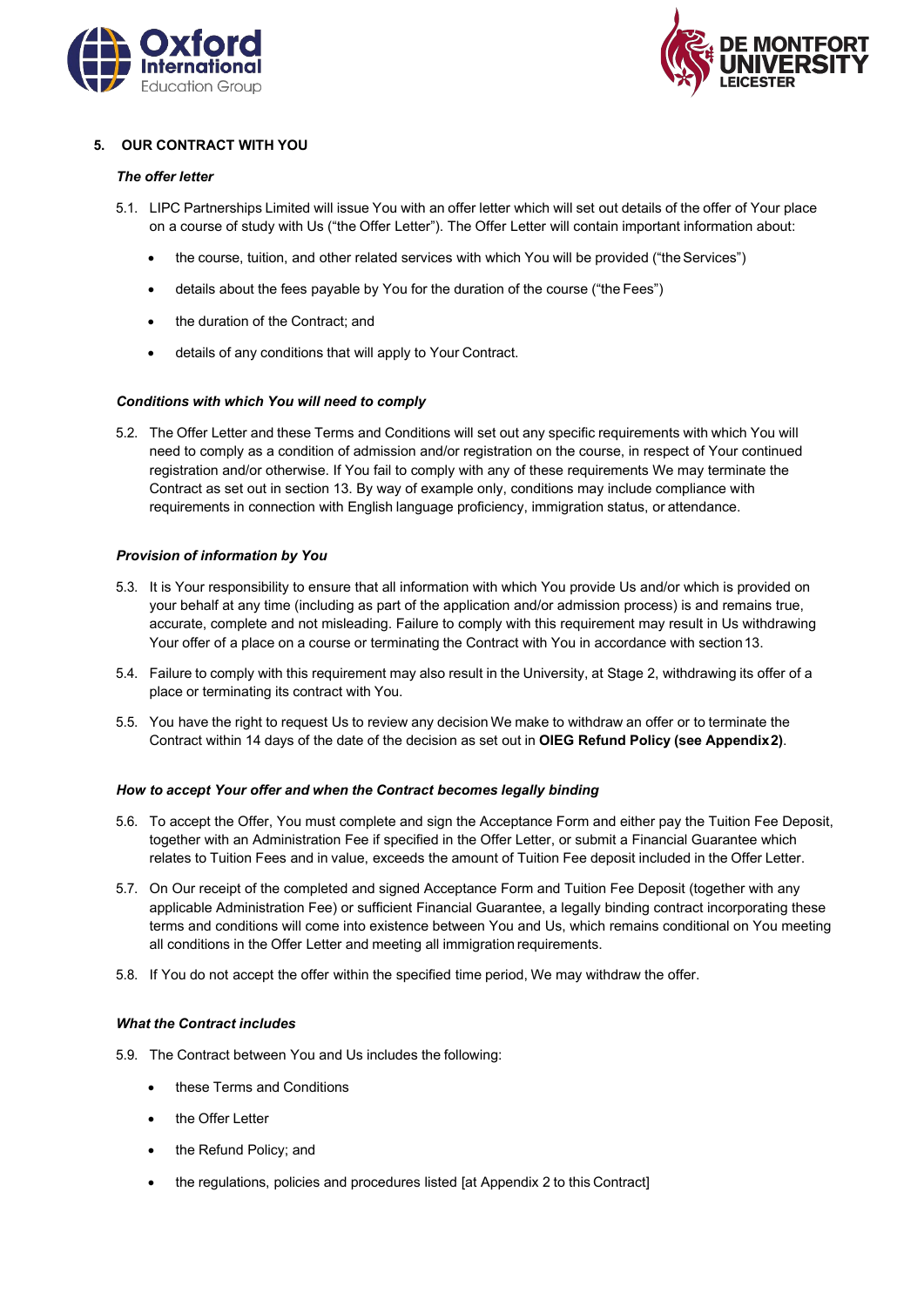

(together, the "**Contract**").



# **6. YOUR RIGHT TO CANCEL THE CONTRACT**

- 6.1. If the legally binding contract formed with the You in accordance with clause 5.6 is deemed to be a Distance Contract, You have the right to cancel the contract if You give notice of cancellation to Us within the fourteen calendar day period beginning on the day following the day on which We first received Your Acceptance Form and the Tuition Fee Deposit or Financial Guarantee.
- 6.2. To cancel Your acceptance, You must clearly inform Us of Your decision to cancel before the Cancellation Period has expired. You may do this by
	- by sending a letter to Head of Admissions, Oxford International Educational Group, 259 Greenwich High Road, London, SE10 8NB, United Kingdom or
	- by sending an email to [pathways@oxfordinternational.com.](mailto:pathways@oxfordinternational.com)
- 6.3. You may use the model cancellation form (Appendix 2) to notify Us of Your decision to cancel by letter or email, (but You do not have to use this form).
- 6.4. To meet the cancellation deadline, it is sufficient for You to send Your communication concerning Your exercise of the right to cancel before the Cancellation Period has expired. We do not have to have received it before the expiry of the Cancellation Period.
- 6.5. If You cancel Your acceptance within the 14 day Cancellation Period, We will reimburse any tuition fee payment (including any deposit) received from You as soon as We can, and no later than 14 days after the day on which You informed us of Your decision to cancel Your acceptance. Refunds will only be made to the person who paid the fees.
- 6.6. We may start to provide You with Services before the end of the Cancellation Period if You request Us to do so, for example if You are only applying to Us very soon before Your course is due to start. This will not prevent You from cancelling the Contract during the Cancellation Period. However, if You decide to cancel the Contract once We have started to provide Services to You, then We will be entitled to deduct from any refund a fair amount to reflect the Services You will actually have received until You notified Us of Your wish to cancel. This may include, for example, the costs of any requests for sponsorship visas and/or the cost of any tuition.
- 6.7. Please refer to sections 13 and 14 for further detail about how the Contract can be ended after the expiry of the Cancellation Period.

# **7. YOUR OBLIGATIONS**

7.1. You are required to:

- comply with the terms and conditions of the Contract
- keep all information provided to Us (including Your contact details) up to date and notify Us promptly of any changes in Your information by contactin[g pathways@oxfordinternational.com o](mailto:pathways@oxfordinternational.com)r by informing the college administrative manager if you had already enrolled
- meet any and all conditions set out in Your Offer Letter and (where relevant) continue to satisfy them throughout the period of Your registration with Us / on the course
- pay all Fees and Additional Charges when due
- comply with all codes, regulations, policies and procedures as amended from time to time (these are listed at Appendix 2 to this Contract which also set out links to each) including in respect of Your attendance, participation on the course and conduct.
- enrol with Us at the start of Your course and, subject to You meeting the requirements for the following stage of the course, re-register with De Montfort University subsequently.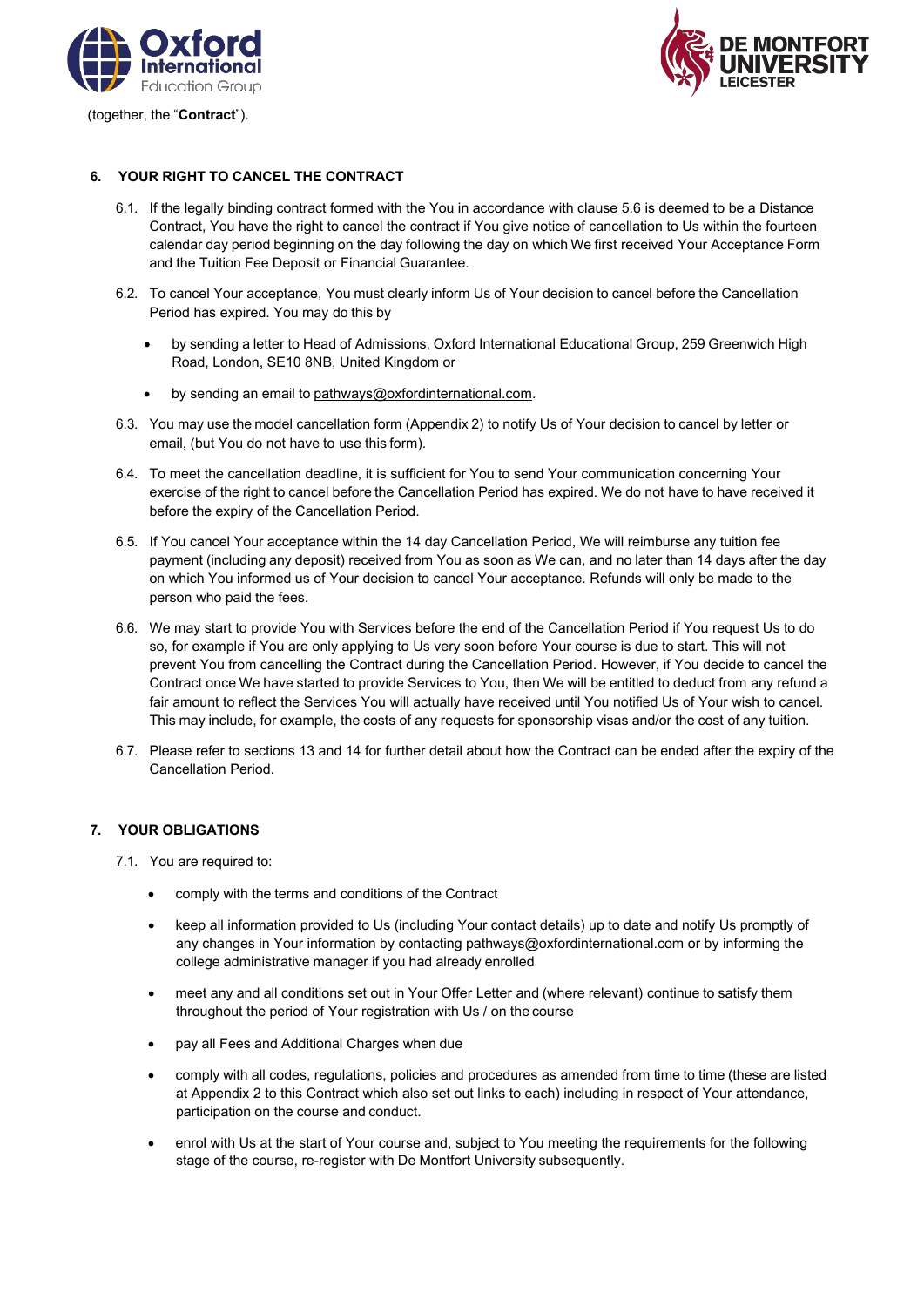



## **8. OUR OBLIGATIONS AND THE SERVICES WE WILL PROVIDE**

- 8.1. We will:
	- provide the teaching, assessments, learning support, pastoral support and other educational support services
	- provide the Services to You with reasonable care and skill
	- arrange for the transition to Stage 2 of your studies at the University, subject to You attaining the continuation requirements and
	- notify You of any changes to the Contract as soon as reasonably practicable.

# **9. FEES AND ADDITIONAL CHARGES**

### *Obligation to pay*

- 9.1. The amount of Your Fees will vary depending on whether We categorise Your fees status as a "Home/EU student" or an "Overseas" student. Your Offer Letter will make clear how We categorise You and the amount of Fees and any Additional Charges payable by You under the Contract.
- 9.2. Your obligations under the Contract include paying all Fees and Additional Charges when due. Details of when and how You are required to make payments are set out in the Offer Letter:
	- 9.2.1. If Your Fees are funded by a loan from the Student Loan Company, funding payments will be made by the Student Loan Company to the University and the University will be responsible for making payment of Your Fees to Us. You will remain responsible to pay the Us the Fees and any Additional Charges in the event that the Student Loan Company fails to do so when those Fees or any Additional Charges become due. If a refund is payable under this Contract, We will, via the University, be required to make any refund directly to the Student Loan Company.
	- 9.2.2. If Your Fees are not funded by a loan from the Student Loan Company, You will be responsible for making payment of Your Fees and any Additional Charges to Us when they fall due. If You have arranged for a third party (for example, a financial or government sponsor) to pay Fees and/or Additional Charges on Your behalf You will remain responsible to pay Us the Fees and any Additional Charges in the event that the third party fails to do so when those Fees or any Additional Charges become due. If a refund is payable under this Contract, We may be required to make any refund directly to the third party who paid the Fees and/or any Additional Charges on Your behalf.

#### *Payment by instalment*

9.3. We may, in Our absolute discretion, agree that You may pay the Fees in instalments. If We agree to payment by instalments, You must make payment in accordance with the agreed instalment plan. Any such payment plan must be agreed before You enrol.

#### *Administration and Other Fees*

- 9.4. In addition to the Fees, You may also be required to pay the following additional fees:
	- **an administration fee:** This is payable when You submit Your application and is currently £200 ("**Administration Fee**");
	- **a late enrolment fee:** If You are late enrolling on a course, a late enrolment fee of £100 per academic week that You are late enrolling (such fee to be adjusted pro rata in relation to any part of an academic week that You are late enrolling), to be capped at a maximum of £400 ("**Late Enrolment Fee**");
	- **bank charges, surcharges and/or commission;**
	- **a re-attendance fee:** If You wish to re-attend Your DMUIC course or any part thereof, equivalent to the number of terms re-attended ("Re-attendance Fee");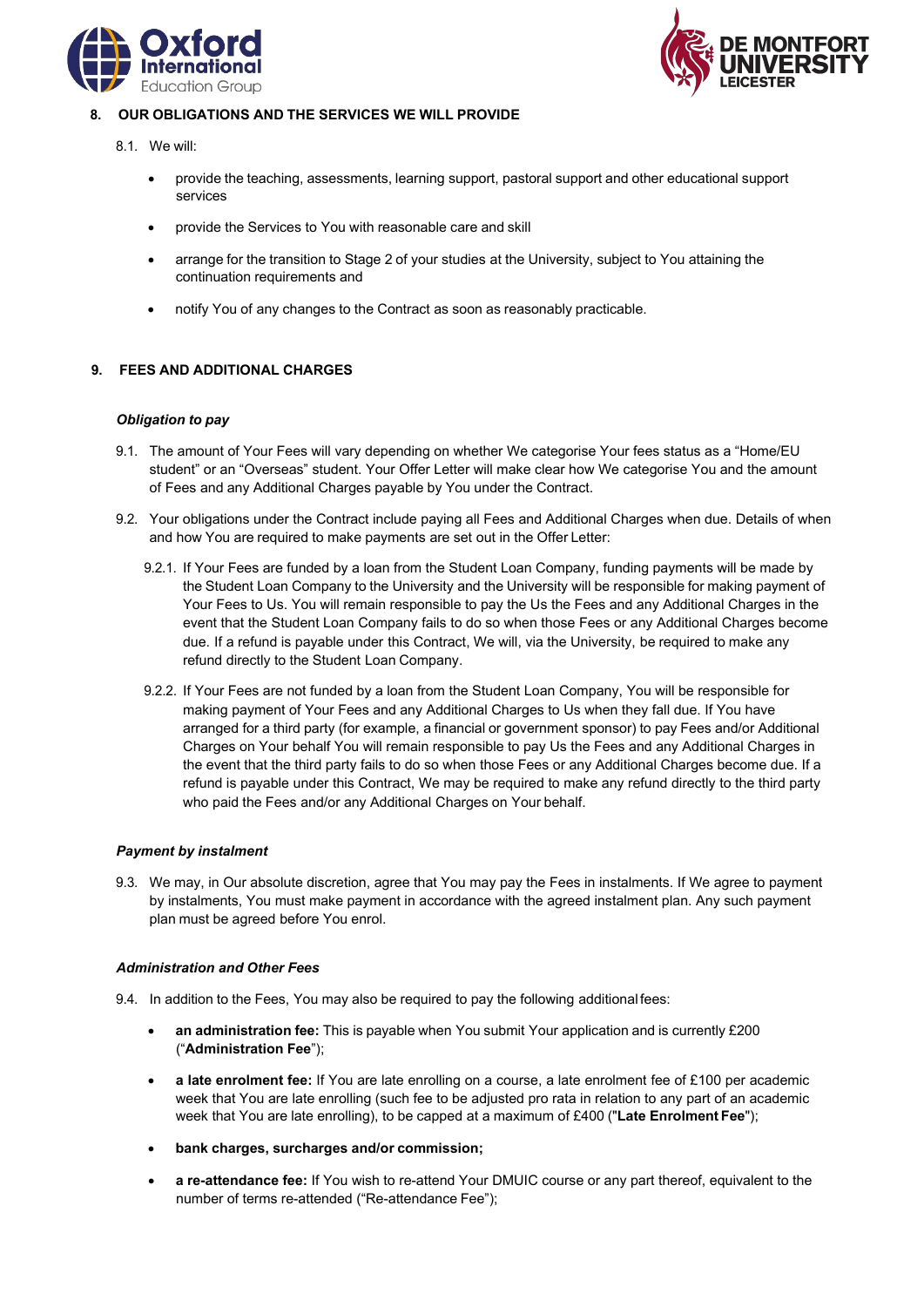



- **a fee of £150 for re-assessment:** (If required) in each module ("**Re-assessment Fee**"); or
- **additional optional study resources** e.g. textbooks from £10 onwards.

## *Method of Payment and Payment Plans*

9.5. For details on the method of payment, please refer to Your offer letter

### *Unpaid Fees and Additional Charges*

- 9.6. If Your Fees and any additional charges are not paid when they are due, this may result in You being suspended, not being allowed to enrol, re-enrol or not being allowed to graduate.
- 9.7. In addition, We may charge interest on late or unpaid Fees. Debt collection fees may also be recovered from You and an administration fee may be charged in respect of dishonoured cheques. Any interest that may be charged on late or unpaid fees will be added at the base rate +1% of the National Westminster Bank plc.

### **10. OVERPAYMENT AND CLAIM PERIODS**

- 10.1. Any overpayment will be automatically credited to your university tuition fee upon progression
- 10.2. If you fail your programme at the College, withdraw from your course or we decide to terminate your studies you will be entitled to a refund of your overpayment. LIPC Partnership Ltd will make all reasonable attempts to contact you on the contact details you have provided to us whilst enrolled as a student to return the money to you. If we have been unable to contact you and you haven't claimed your refund within seven years, the amount will be written off and you will no longer be able to claim back this overpayment.
- 10.3. If you interrupt your studies, your overpayment will be credited to your University tuition fee upon progression. If you fail to return within the return timeframe, we will proceed with the termination of your studies and will backdate it to when you interrupted. As above, we will make all reasonable endeavours to contact you to refund any outstanding amount. However, if you haven't claimed your refund within seven years from the end of the return timeframe, we will write off this amount and you will no longer be able to claim this overpayment.

# **11. INTELLECTUAL PROPERTY**

11.1. The ownership of intellectual property rights is subject to the University's General Regulations. Further information is available in [https://www.dmu.ac.uk/current-students/student-support/exams-deferrals](https://www.dmu.ac.uk/current-students/student-support/exams-deferrals-regulations-policies/student-regulations-and-policies/index.aspx)[regulations-policies/student-regulations-and-policies/index.aspx](https://www.dmu.ac.uk/current-students/student-support/exams-deferrals-regulations-policies/student-regulations-and-policies/index.aspx)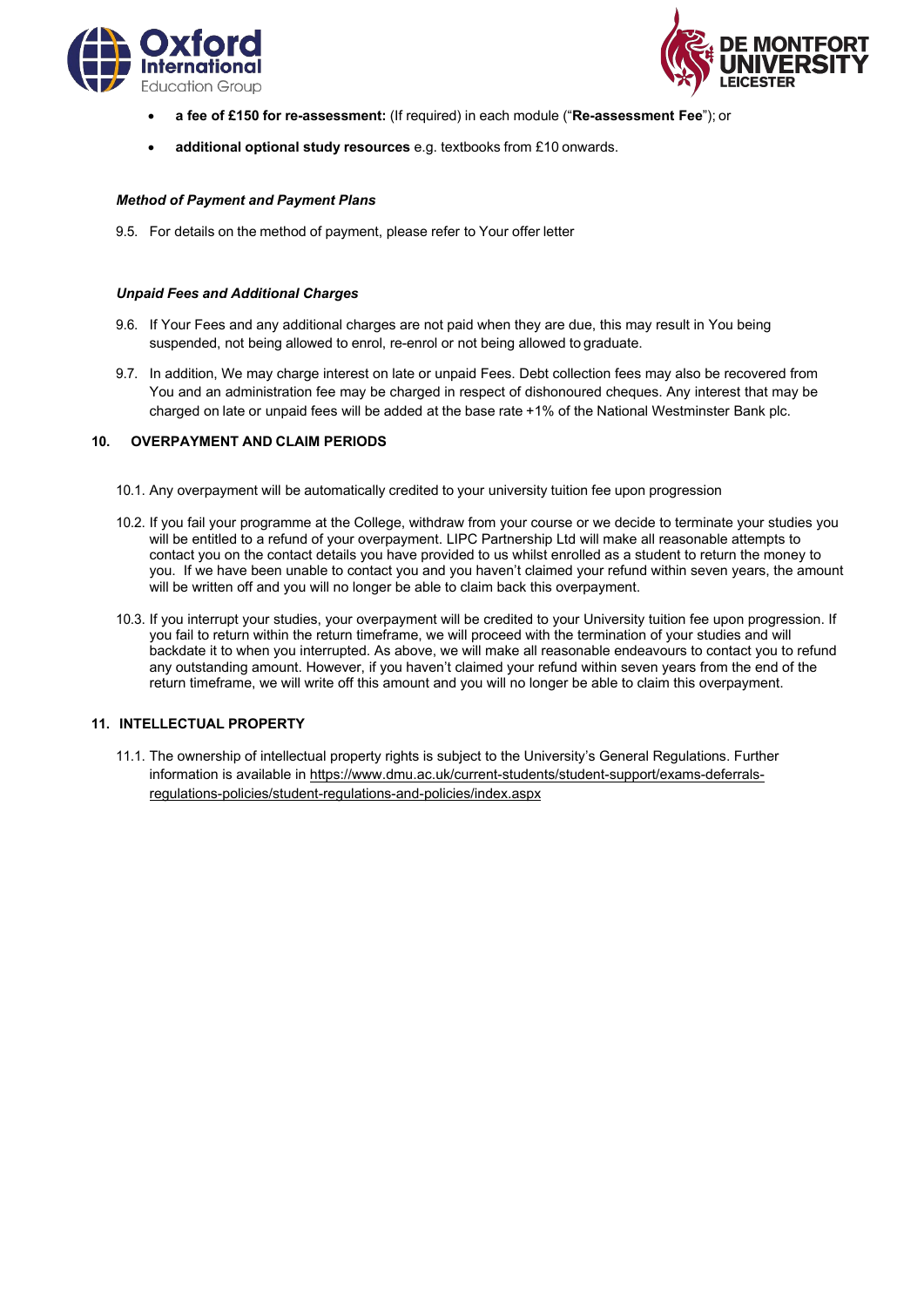



## **12. OUR RIGHT TO MAKE CHANGES TO THE CONTRACT (INCLUDING COURSE CHANGES AND CLOSURES)**

#### *How we can make changes to the Contract and how this may impact you*

12.1. Whilst We will always try and minimise making changes to the Contract including changes to the Services and/or Course, there may be times where changes are needed. This section describes the circumstances when We can make changes, as well as providing You with further information about what We will do where We look to make such changes.

#### *Changes to pre-Contract information*

- 12.2. If any information that We may have given to You at the time You were researching Us and making an application for the Course changes by the time We send out Our Offer, We will highlight details of those changes in the Offer.
- 12.3. By accepting Our Offer, You will be confirming that You are accepting Our Offer on the basis of the changes documented in the Offer. Examples of changes that We may make at this stage could include the following:
	- changes made in response to feedback from students and/or external examiners;
	- unavoidable changes in Our academic or student support staff;
	- where We advised that the Course was subject to approval/accreditation/validation at the time We advertised the Course, if approval/accreditation/validation has not been obtained by the date of Your offer, We may need to combine, alter or discontinue a Course
	- changes that are required by law and/or as a result of a regulatory requirement that OIEG, as a provider of educational services, is required to comply with;
	- changes that are required by a statutory, regulatory and/or professional body and/or other regulator;
	- reasonable changes to the content and teaching provided on the Course;

#### *Changes after You have entered into the Contract with Us*

- 12.4. Where We need to make changes to the Contract and Services after our Contract has been formed, We will, in each case, assess the potential impact of such change on the Contract and Our students and will follow the principles set out in this section at all times. We are always looking to improve and enhance students' experience with Us, and We will engage in dialogue with Our students throughout their studies, as well as with Our teaching staff, and will actively seek feedback from these groups about how We can improve Our service delivery to Our students.
- 12.5. The circumstances that We describe in this section are not the only ones that may arise during Your studies with Us, but these will give You some context as to when We may need to amend the Contract (including the Services and Course).

#### *When we can make changes to the Contract*

12.6. We can make changes to our Contract including to the Services and/or Course

- to reflect changes in the law and/or professional, regulatory and/or statutory body and/or UKVI requirements;
- as required by government policy, regulatory requirements and/or guidance and/or a decision of a competent court or similar body;
- to comply with any requirement set by the Office for Students and/or any other regulator or funding body;
- to comply with validating university and/or awarding/accrediting body requirements;
- to deal with unavoidable changes in Our academic and/or support staff;
- to address and/or to take steps in response to a security threat;
- to incorporate sector good practice guidance;
- in light of student feedback and/or external examiners' feedback;
- to reflect material developments in academic teaching, research and/or professional standards and/or requirements;
- minimum enrolment numbers / fall in future enrolment numbers;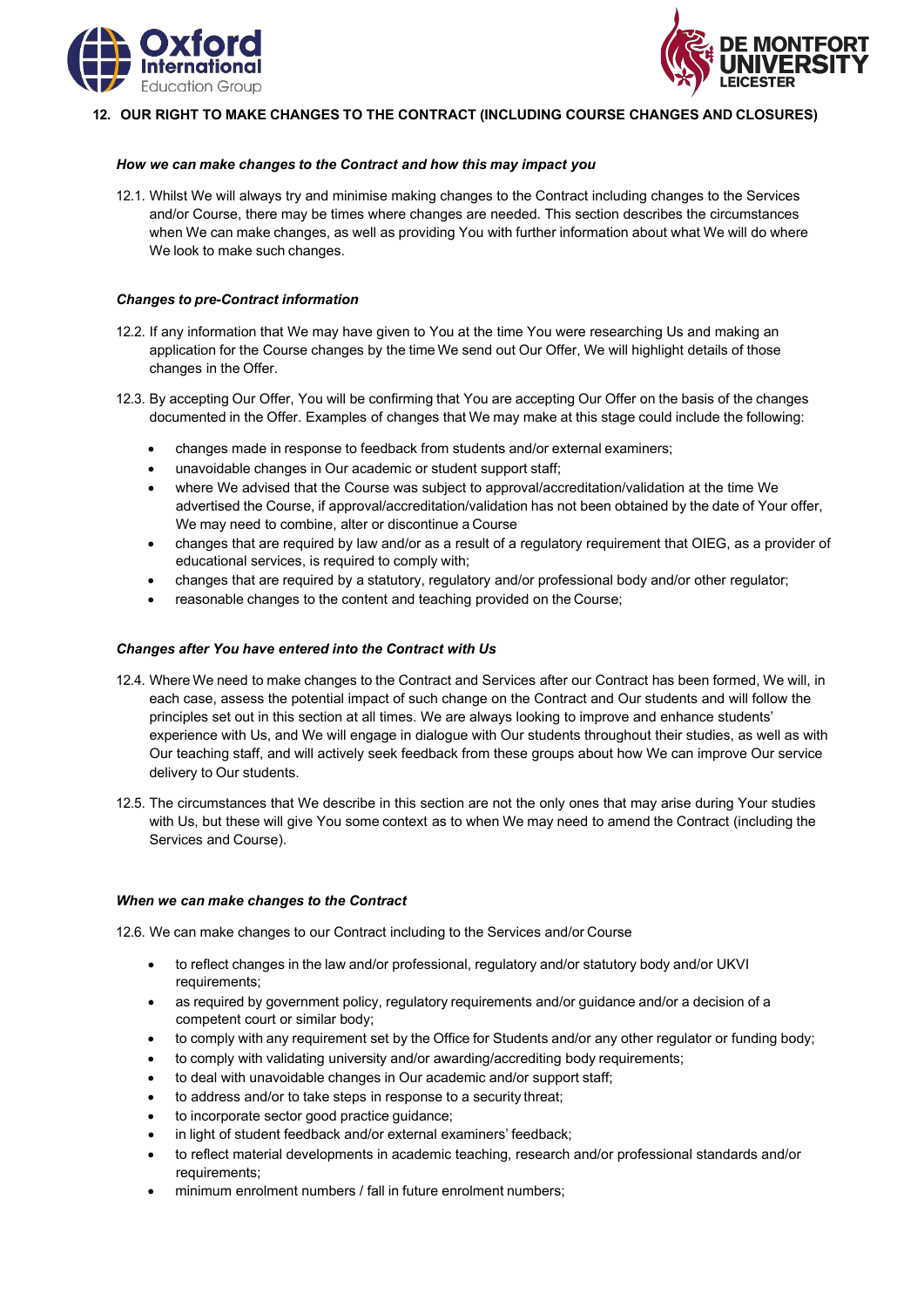



- withdrawal of any relevant validation or accreditation;
- to reflect changes made by a placement provider and/or withdrawal of a placement by a placement provider
- to reflect changes made by the University and/or the requirements of a collaborative partner
- for any other valid reason.

### *What type of changes may be made?*

12.7. The reasons in section above may result in a number of different changes being made by Us in response. We have set out in this section some examples of these responses and, to help You understand what such changes may mean for You in practice, We have done this by referring to those examples using the headings "major changes" and "minor changes". The provisions of sections 12.8 and 12.9 will apply depending on the type of change that is anticipated at the time.

### *(i) Minor Changes (non-exhaustive list of examples)*

- reasonable changes to the timetable for delivery of the Course;
- reasonable changes to the number of classes/lectures and other teaching activity relating to the Course;
- reasonable changes to the methods by which the Course is delivered and/or assessed;
- reasonable variations to the content and syllabus of the Course;
- changes to the location of the Course teaching facilities, provided these are within the same campus and/or provided they are of equivalent quality as those advertised by Us;
- additions and/or withdrawals of certain non-core modules on the Course;
- changes to reading lists to deal with changes in the relevant subject area relating to the Course to ensure the same remains as up to date as possible;
- procedural changes to Our Student Handbook that help improve the same to Your benefit;

# *(ii) Major Changes (non-exhaustive list of examples)*

- changes to the way that We teach, supervise and/or assess a course to ensure that We are continuing to provide that course to You lawfully and/or in accordance with academic standards andquality;
- to make additions and/or withdrawals of certain core/compulsory modules on Your Course;
- to implement more significant changes to Our courses;
- changing Our security procedures to such an extent as may materially impact on the way that You previously acted when on campus with Us;
- significant changes to the location or specification of Your Course teaching facilities, which could include moving the Course to a different campus or a location that is not located near the original delivery campus.
- to make significant changes to Our Student Handbook that help improve them where the same are not to your benefit.

#### *How We will tell you about changes to the Contract*

- 12.8. For minor changes, We will notify You of any amendments via the email address you listed in the application form, by providing You with as much notice as is in Our view appropriate in the circumstances. Where possible, We will look to provide this notice to You in advance, but this may not always be possible.
- 12.9. For major changes, We will notify you via the email address you listed on your application forms soon as possible, and in any event, generally no later than 14 days before We are due to make the relevant change. It is your responsibility to keep your contact details updated. If you need to change your contact details you can email [pathways@oxfordinternational.com](mailto:pathways@oxfordinternational.com) or contact the College administration.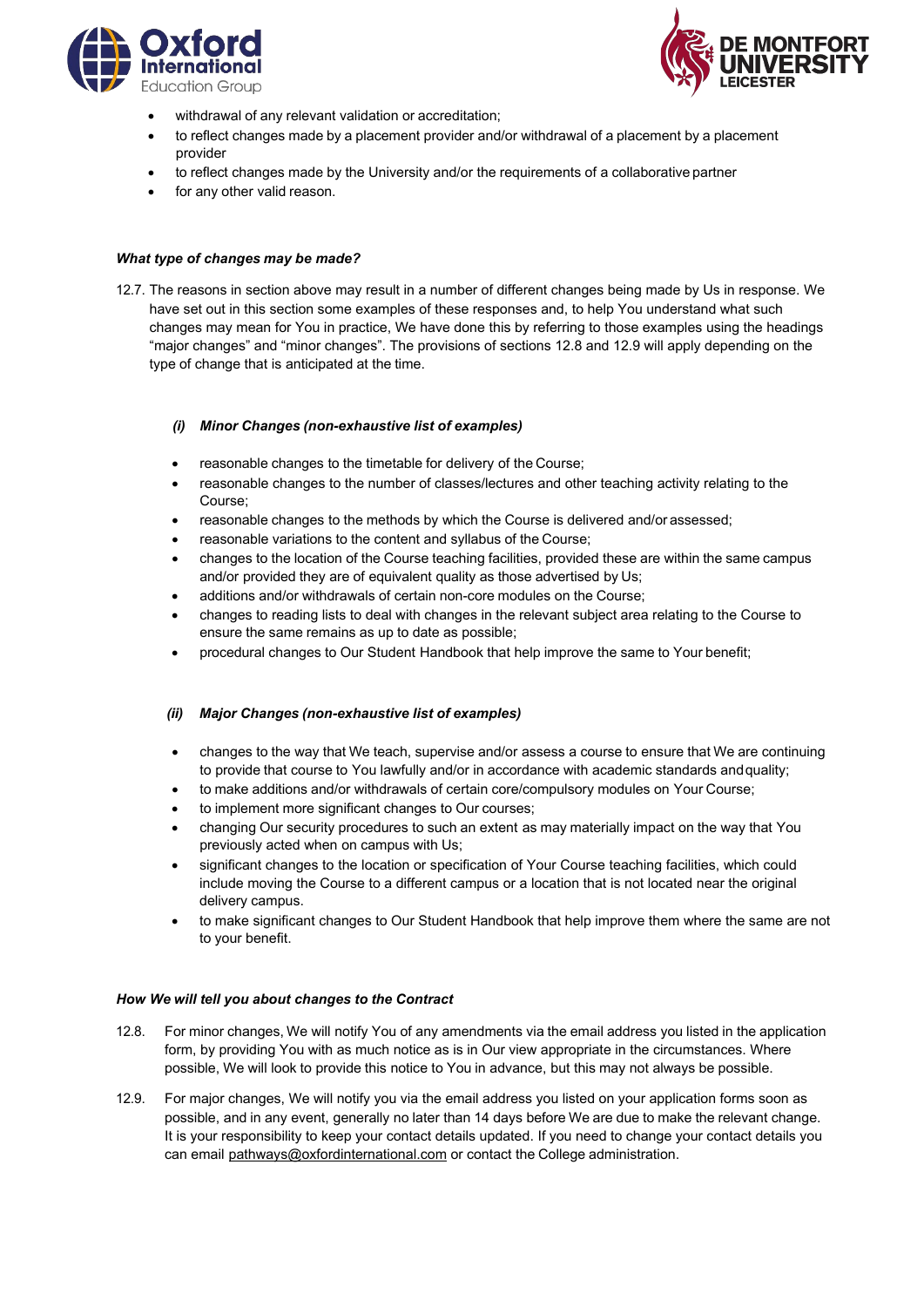



12.10. If You do not agree with a major change We make to the Contract, You will be entitled to terminate the Contract in accordance with clause 14, and You may be entitled to an appropriate refund of the Fees You have paid to Us.

### *Withdrawal of Courses*

### *(i) Pre-commencement of Course*

12.11. There may be times where We need to discontinue the Course or decide not to provide the Course or to merge or combine the Course with other Courses of study, if such action is reasonably considered to be necessary by Us. If We decide to take such action prior to the Course commencing then We will use reasonable endeavours to notify You in advance and You shall be entitled to cancel this Contract by written notice to OIEG Head of Admission. In these circumstances You will be entitled to a refund of any deposit/Fees which You have paid.

### *(ii) Post-commencement of Course*

- 12.12. There may also be times where We need to discontinue the Course or to merge or combine the Course with other courses after the Course has commenced, if such action is required as a result of one of the reasons set out in section 12.6.
- 12.13. We will take reasonable steps to seek to:
	- offer you a place on an alternative course (subject to place availability and You complying with the requirements of admission to and registration on that Course); or
	- at Your request assist you to join another course at another provider, and
	- if appropriate, issue You with a refund of the Fees paid.

# **13. TERMINATION OF THE CONTRACT BY US**

- 13.1. We may terminate the Contract on notice to You such notice as may be appropriate having followed any relevant policies or procedures as a result of:
	- Us becoming aware that information You have provided to Us is untrue, inaccurate, incomplete and/or misleading and/or at any point becomes untrue, inaccurate, incomplete and/or misleading;
	- You failing to materially comply with Your obligations under this Contract;
	- You failing to comply with requests for information, to make declarations and/or to meet specific requirements of Your course and/or conditions as specified in the Offer Letter;
	- Your circumstances changing so that You no longer have permission to remain in the UK, You acquiring a relevant criminal conviction or developing a health condition that prevents You from meeting the occupational health requirements of your course;
	- You failing to meet the requirements to register for Your course;
	- material breach by You of Our regulations, policies, procedures and/or codes;
	- You failing to meet the required standard performance of Your course as prescribed by academic and professional suitability requirements;
	- if You do not pay Your Fees by the specified due date for payment, and where You fail to make good Your debt following the period specified within Our debt recovery policies. This includes where You have an agreement with a third party (e.g. a sponsor) for them to pay Your Fees on Your behalf;
	- where You engage in any activity or otherwise act in a manner that brings Us into disrepute;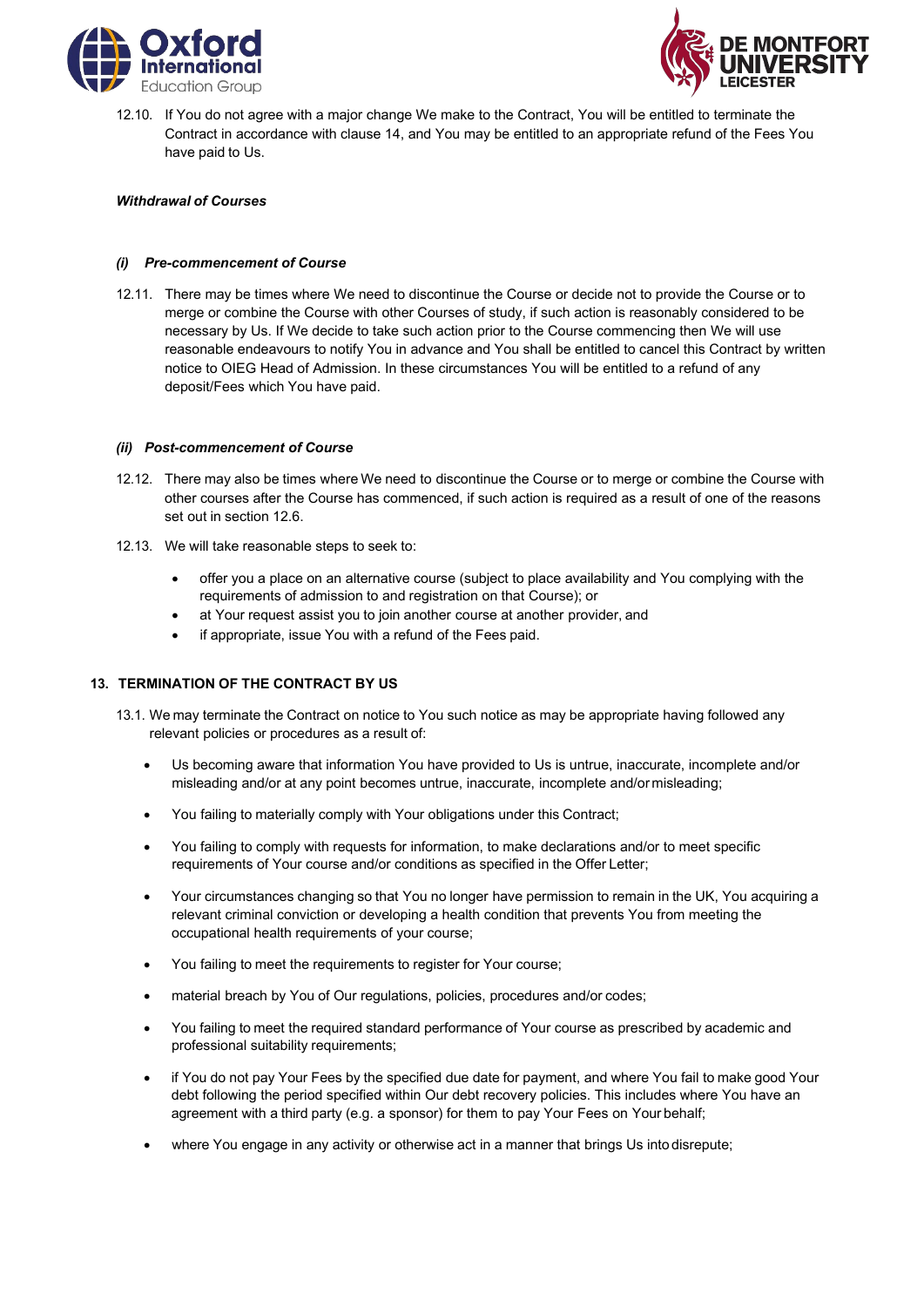



### **14. TERMINATION OF THE CONTRACT BY YOU**

- 14.1. You have the right to terminate this Contract in the following circumstances:
	- 14.1.1. where We seek to make a significant change to the Contract that You do not agree with;and
	- 14.1.2. at any other time without reason.

#### **15. WHAT HAPPENS IF THIS CONTRACT IS TERMINATED**

- 15.1. In the event of termination of Your Contract by Us or by You as permitted in sections 13 and 14 above, You may be entitled to a refund as indicated in the Refund Policy (See Appendix 2).
- 15.2. Please note that if either You or We terminate the Contract under sections 13 and 14 and You have a tuition fee loan from the Student Loans Company, We will, via the University, notify the Student Loan Company that their liability for tuition fees has reduced and therefore the Student Loan Company will reduce the amount of Your loan. If a third party pays Fees on Your behalf, We may pay any refund directly to that third party.

#### **16. COMPLAINTS**

- 16.1. We operate a complaint procedure and policy (see Appendix 2)
- 16.2. You may also refer Your complaint to the College Director.
- 16.3. If You have any queries about Your Contract, You should contact [pathways@oxfordinternational.com](mailto:pathways@oxfordinternational.com)

#### **17. DISCLOSURE AND BARRING SERVICE (DBS) CHECKS**

- 17.1. OIEG is very mindful of any duties it may have under the Safeguarding Vulnerable Groups Act 2006 (as amended) ("SVGA"). These duties may apply (for example) in the case of:
	- 17.1.1. Students who are aged under 18; or
	- 17.1.2. Students who are "vulnerable adults"; or
	- 17.1.3. Students, for example medical or teaching students on work placements, who may come into contact with vulnerable adults or children during the course of their studies.
- 17.2. OIEG expects all its staff, students and contractors to be alert to any concerns about the welfare of children or vulnerable adults (for example, hospital patients) and to report any such concerns they may have, however apparently trivial, as soon as possible to the relevant safeguarding officer (who may be the safeguarding officer at a school or hospital, in the case of a placement).
	- 17.2.1. The SVGA may require OIEG, DMUIC and/or DMU to:
	- 17.2.2. Check whether certain individuals are barred from undertaking activities regulated by the SVGA, and/or to undertake criminal record checks; and
	- 17.2.3. Supply certain information about individuals to the Disclosure and Barring Service, for example, where OIEG considers someone to pose a risk of harm to children or vulnerable adults.
- 17.3. DMU's Safeguarding Policy (Procedure and Guidance) explains in more detail how such matters should be approached and is available [here](http://www.dmu.ac.uk/documents/dmu-staff/pod/safeguarding/dmu-safeguarding-policy.pdf) [https://www.dmu.ac.uk/dmu-staff/people-and-organisational](https://www.dmu.ac.uk/dmu-staff/people-and-organisational-development/safeguarding/policy-and-procedure.aspx)[development/safeguarding/policy-and-procedure.aspx](https://www.dmu.ac.uk/dmu-staff/people-and-organisational-development/safeguarding/policy-and-procedure.aspx)

#### *Criminal Offences whilst you are Enrolled at DMUIC and/or DMU*

17.4. Students must disclose to OIEG, DMUIC or DMU if they are convicted of "relevant criminal offences "at any time whilst they remain a student at DMUIC. Details of what amounts to a "relevant criminal offence" differs for students involved on teaching, health and clinical programmes (for example, medicine, pharmacy and nursing).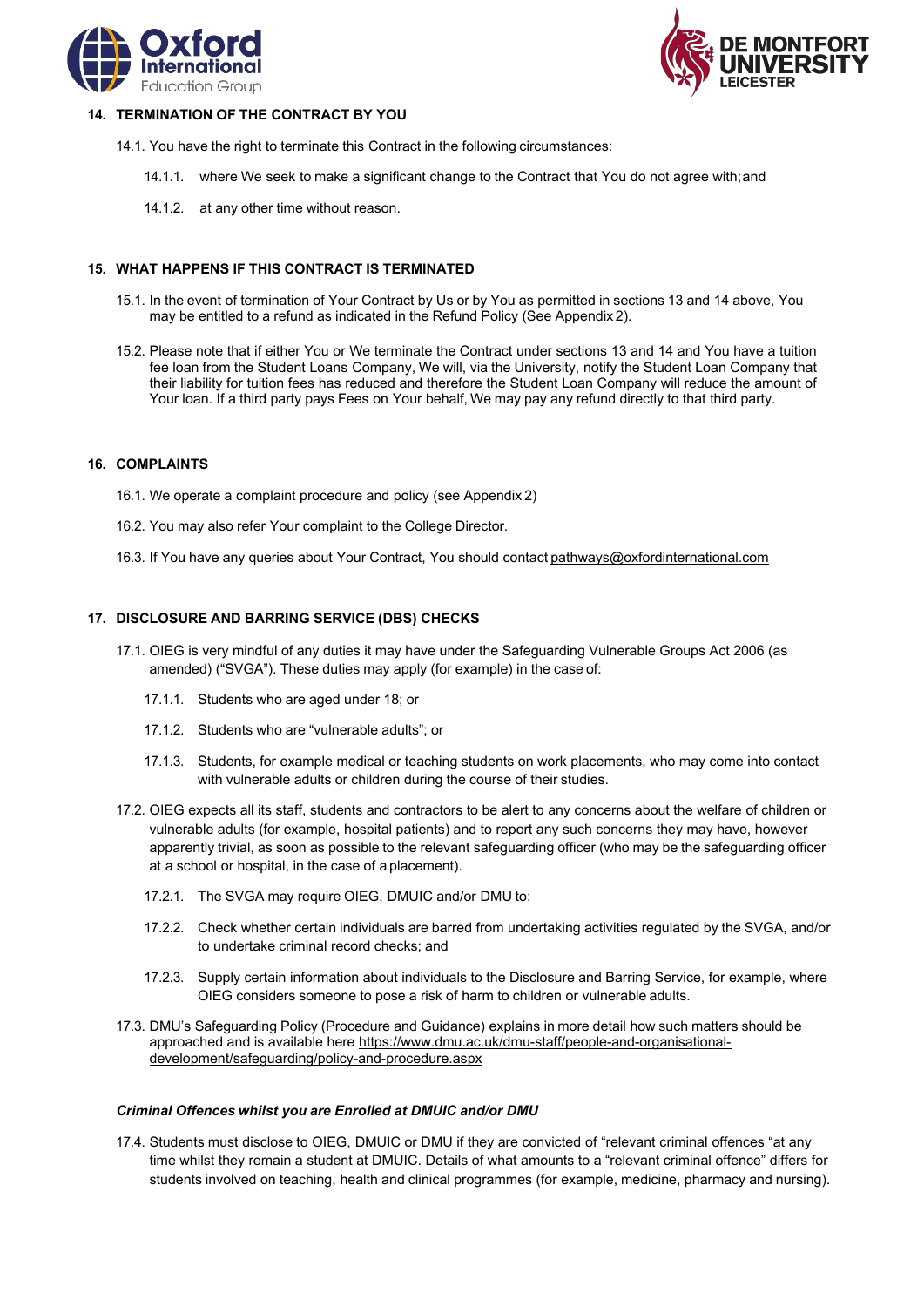



# *Offers and courses which are conditional on Criminal Records/Disclosure and Barring Service, ATAS or Occupational Health checks*

- 17.5. As owners of the Admissions process, DMU may withdraw an offer, refuse to admit you or may withdraw you from your course or research activity, for any failure to comply with the terms of any requirements (whether imposed by legislation or regulatory requirement, or otherwise reasonably required by OIEG, DMUIC or DMU) that your offer, studies or research activity require:
	- 17.5.1. Satisfactory criminal record/disclosure and barring service checks;
	- 17.5.2. An Academic Technology Approval Scheme (ATAS) certificate (including compliance with its terms);
	- 17.5.3. Satisfactory occupational health checks (but subject to OIEG obligations under the Equality Act 2010 in respect of students with disabilities).
- 17.6. If you believe a decision by OIEG, DMUIC and/or DMU in respect of such matters is incorrect, you may invoke the relevant complaints procedure (please see the relevant Chapter of DMU's General Regulations and Procedures affecting Students and the Complaints Procedure.

### **18. IMMIGRATION AND VISAS**

- 18.1. If you require a visa to study in the UK, You must Comply with any visa requirements, including those set out by the Student sponsor, De Montfort University (see Appendix 2 and available inDMUIC).
- 18.2. It is the student's responsibility to obtain the correct immigration status prior to enrolment at the DMUIC and to maintain this during the Programme of Study. Relevant supporting documentation such as a passport, a valid vignette (sticker) in the passport and/or Biometric Residence Permit (BRP) are required before enrolment at the centre can commence. If you have a pending visa application, evidence such as completed application form and correspondence with the Home Office/UKVI are also required. We do not tolerate fraud or false or misleading representation in the process of obtaining an offer or visa under our sponsorship. This may also impact upon on any refund of fees you have paid to us. See Refund Policy for furtherdetails.
- 18.3. Students must observe the relevant immigration regulations at all times such as work limits and police registration requirements. Breach of such regulations may lead to withdrawal.
- 18.4. Any students withdrawing from a Programme of Study after the CAS has been used will be reported to the Immigration Authorities as a curtailment of their programme. Documentary evidence will be required to show that you have not breached the rules and regulations of UK immigration laws, including proof of your current location.
- 18.5. Students also must ensure they are aware and understand the Student rules and policies relevant to their enrolment and immigration conditions. These policies include, but are not limited to, Attendance Policy and Discipline Policy. Failure to comply with these policies could lead to withdrawal from DMUIC and subsequent withdrawal of visa sponsorship.

# **19. OUR LIABILITY TO YOU**

- 19.1. If We fail to comply with this Contract, We are responsible for loss or damage You suffer that is a foreseeable result of Our breach of this Contract or Our negligence, but We are not responsible for any loss or damage that is not foreseeable. Loss or damage is foreseeable if they were an obvious consequence of Our breach or if they were contemplated by You and Us at the time We entered into this Contract.
- 19.2. We cannot accept responsibility and We will not be liable to Youfor:
	- 19.2.1. any damage to Your property (including to vehicles and bicycles parked on campus or at other parking locations as designated by Us and to personal equipment such as mobiles, tablets and laptops) unless caused by Our negligence;
	- 19.2.2. work submitted for assessment that is not returned;
	- 19.2.3. personal injury or death except in so far as it is caused by Our negligence; or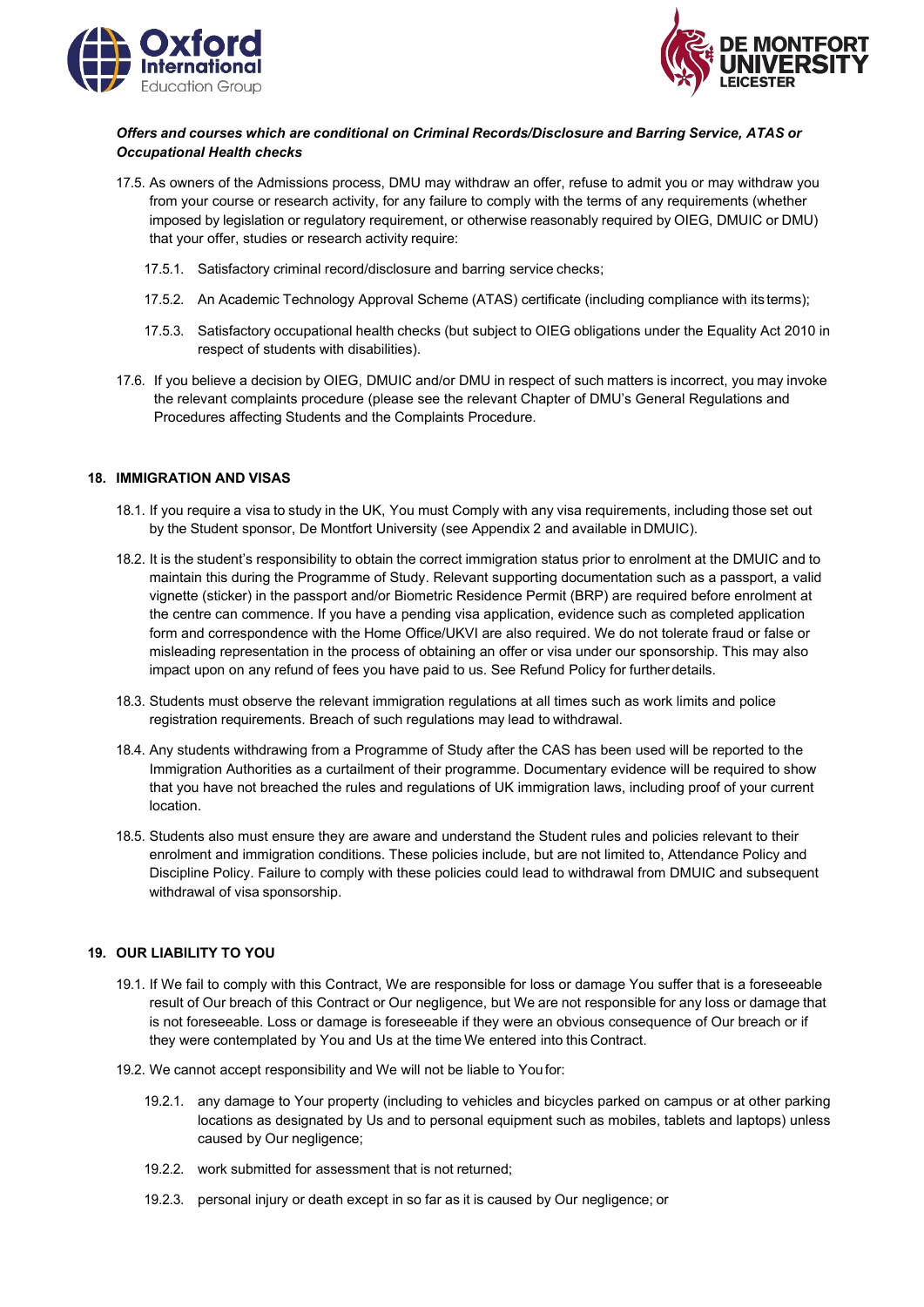



- 19.2.4. loss of opportunity and loss of income or profit, however arising.
- 19.3. We do not exclude or limit in any way Our liability for:
	- 19.3.1. death or personal injury caused by Our negligence or the negligence of Our employees, agents or subcontractors;
	- 19.3.2. fraud or fraudulent misrepresentation; or
	- 19.3.3. any other matter which we are not permitted to exclude or limit our liability by law.
- 19.4. We will not be liable or responsible for any failure to perform, or delay in performance of, any of Our obligations under this Contract that is caused by an Event Outside Our Control.
- 19.5. An Event Outside Our Control means any act or event beyond Our reasonable control including without limitation:
	- 19.5.1. strikes, lock-outs or other industrial action by third parties;
	- 19.5.2. strikes, lock-outs or other industrial action by Our employees;
	- 19.5.3. civil commotion, riot, invasion, terrorist attack or threat of terrorist attack, war (whether declared or not) or threat or preparation for war, fire, explosion, storm, flood, earthquake, subsidence, epidemic or other natural disaster or "act of god", or failure of public or private telecommunications networks.
- 19.6. If an Event Outside Our Control takes place that affects the performance of Our obligations under the Contract:
	- 19.6.1. We will contact You as soon as reasonably possible to notify You; and
	- 19.6.2. Our obligations under these Terms and Conditions will be suspended and the time for performance of Our obligations will be extended for the duration of the Event Outside Our Control.
- 19.7. Should an Event Outside Our Control interfere with Our ability to deliver Your course, We will use reasonable endeavours to minimise the disruption caused to You.

#### **20. HOW WE USE YOUR PERSONAL DATA, AND YOUR OBLIGATIONS**

- 20.1. The University's Data Protection Policy and Our Data Protection Policy explain what data We might hold about you, how we use it, who we might share it with and the reasons for doing that. The OIEG Privacy Policy can be accessed here: <https://www.oxfordinternational.com/about-oxford-international/privacy-policy/>
- 20.2. Students who are involved in dealing with other peoples' personal data (for example in some research projects, or in the course of a work placement at a hospital) must ensure that they abide by the requirements of data protection law (which contains requirements about security of personal data, and how such data is used and shared). They should refer to relevant policie[s https://www.dmu.ac.uk/policies/data-protection/data](https://www.dmu.ac.uk/policies/data-protection/data-protection.aspx)[protection.aspx](https://www.dmu.ac.uk/policies/data-protection/data-protection.aspx)

### **21. OTHER IMPORTANT TERMS**

- 21.1. We may transfer Our rights and obligations under the Contract to another organisation, and We will always notify you in writing if this happens, but this will not affect Your rights or Our obligations under the Contract.
- 21.2. This Contract is between You and Us. No other person shall have any rights to enforce any of its terms.
- 21.3. Each of the paragraphs of these terms operates separately. If any court or relevant authority decides that any of them are unlawful, the remaining paragraphs will remain in full force and effect.
- 21.4. If We fail to insist that You perform any of Your obligations under these terms, or if We do not enforce Our rights against You, or if We delay in doing so, that will not mean that We have waived Our rights against You and will not mean that You do not have to comply with those obligations.
- 21.5. Our contract is governed by English law. You and We both agree to submit to the non-exclusive jurisdiction of the English courts.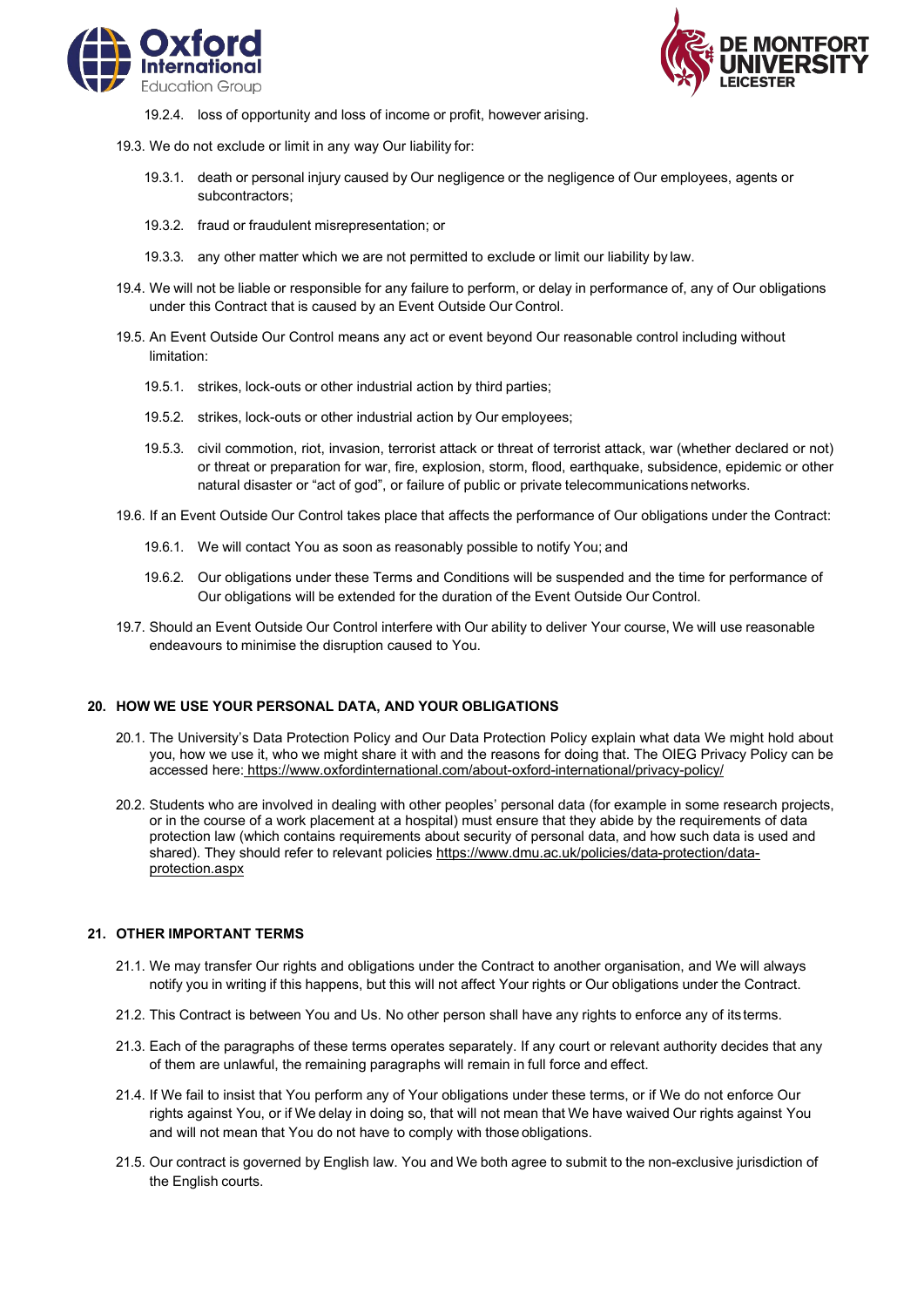



**Appendix 1**

## **Cancellation Form**

**To:**

I hereby give notice that I cancel my contract for the supply of services on the [INSERT PROGRAMME TITLE] at De Montfort University International College.

**Offer letter dated:**

**Name of student:**

**Signature of student:**

**Date:**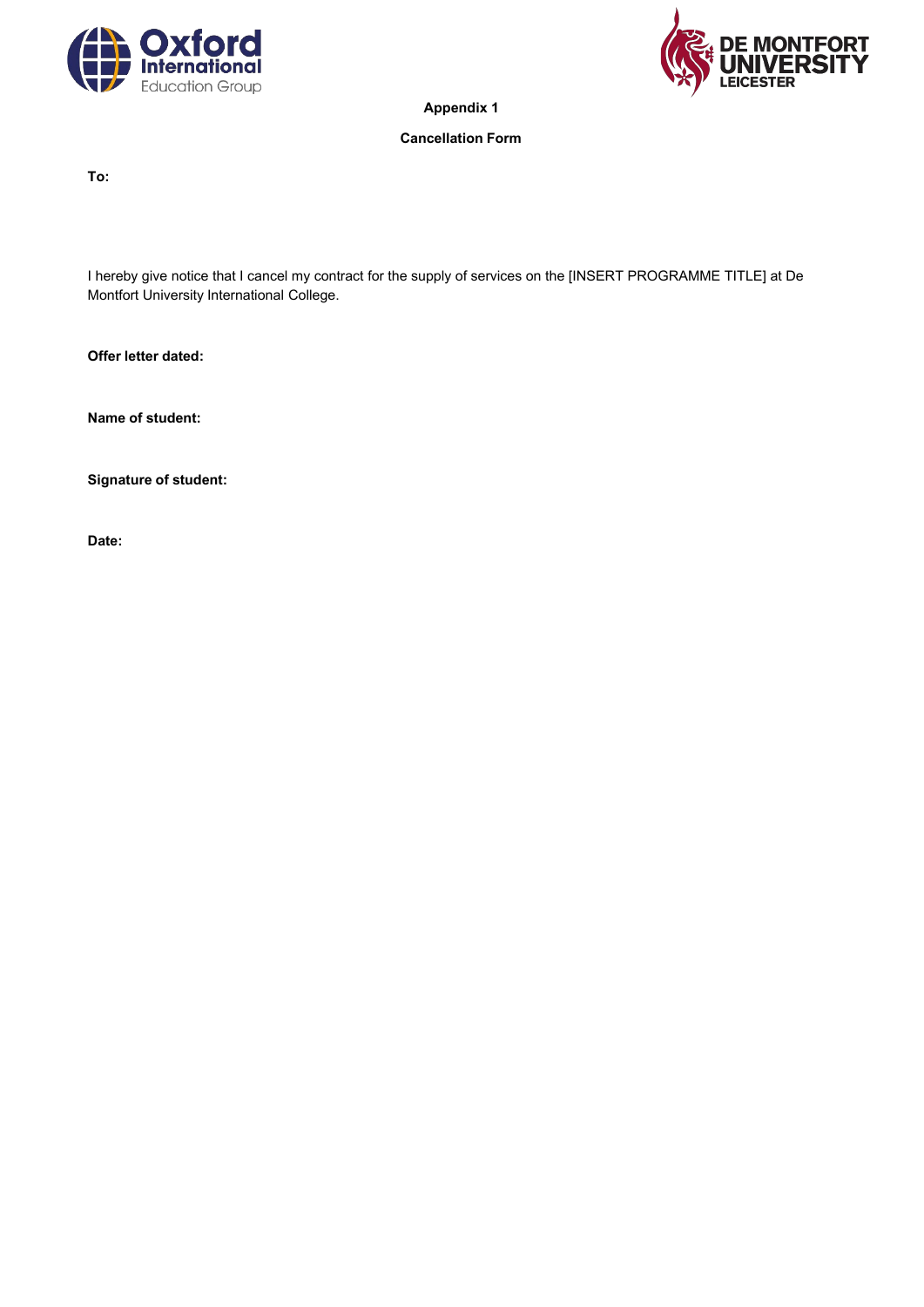



# **Appendix 2**

## **DMUIC codes, regulations, policies and procedures**

## **OIEG Pathways Admissions Policy**

<http://www.oxfordinternational.com/wp-content/uploads/2019/02/OIEG-Pathways-Admissions-Policy.pdf>

# **OIEG Refund Policy**

<http://www.oxfordinternational.com/wp-content/uploads/2019/02/Refund-Policy-OIEG-2019.pdf>

#### **DMU Under 18s Policy**

[https://www.dmu.ac.uk/documents/dmu-students/academic-support-office/policy-for-managing-students-who-are-under-](https://www.dmu.ac.uk/documents/dmu-students/academic-support-office/policy-for-managing-students-who-are-under-18-on-enrolment.pdf)[18-on-enrolment.pdf](https://www.dmu.ac.uk/documents/dmu-students/academic-support-office/policy-for-managing-students-who-are-under-18-on-enrolment.pdf)

#### **DMU Students Complaints Policy**

[https://www.dmu.ac.uk/current-students/student-support/exams-deferrals-regulations-policies/student](https://www.dmu.ac.uk/current-students/student-support/exams-deferrals-regulations-policies/student-complaints/index.aspx)[complaints/index.aspx](https://www.dmu.ac.uk/current-students/student-support/exams-deferrals-regulations-policies/student-complaints/index.aspx)

#### **DMUIC Attendance Policy**

(available upon request from the DMUIC College Manager)

#### **DMU Student Visa Guidance**

[https://www.dmu.ac.uk/documents/international-documents/visa-information-for-students/your-student-visa-guidance](https://www.dmu.ac.uk/documents/international-documents/visa-information-for-students/your-student-visa-guidance-from-dmu-pre-enrolment.pdf)[from-dmu-pre-enrolment.pdf](https://www.dmu.ac.uk/documents/international-documents/visa-information-for-students/your-student-visa-guidance-from-dmu-pre-enrolment.pdf)

[https://www.dmu.ac.uk/documents/international-documents/visa-information-for-students/your-student-visa-guidance](https://www.dmu.ac.uk/documents/international-documents/visa-information-for-students/your-student-visa-guidance-from-dmu-post-enrolment.pdf)[from-dmu-post-enrolment.pdf](https://www.dmu.ac.uk/documents/international-documents/visa-information-for-students/your-student-visa-guidance-from-dmu-post-enrolment.pdf)

#### **DMU Student Charter**

<https://www.dmu.ac.uk/current-students/student-resources/student-charter.aspx>

#### **DMU Assessment and Feedback Policy**

[https://www.dmu.ac.uk/about-dmu/quality-management-and-policy/academic-quality/learning-teaching](https://www.dmu.ac.uk/about-dmu/quality-management-and-policy/academic-quality/learning-teaching-assessment/assessment-feedback-policy.aspx)[assessment/assessment-feedback-policy.aspx](https://www.dmu.ac.uk/about-dmu/quality-management-and-policy/academic-quality/learning-teaching-assessment/assessment-feedback-policy.aspx)